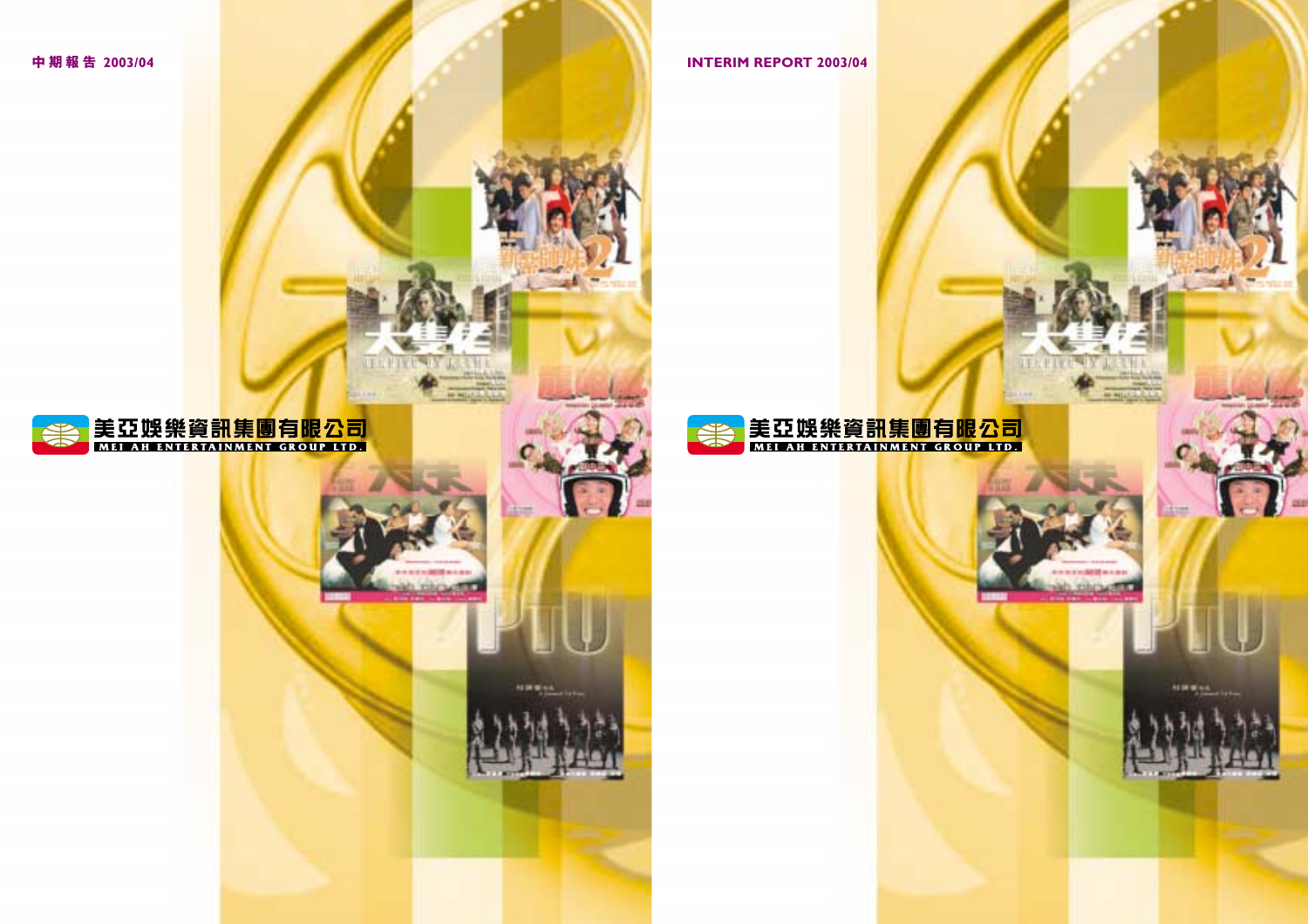The directors present the interim report and condensed accounts of the Company and its subsidiaries (the "Group") for the six months ended 30th September 2003. The consolidated results, consolidated cash flow statement and consolidated statement of changes in equity of the Group for the six months ended 30th September 2003, and the consolidated balance sheet of the Group as at 30th September 2003, all of which are unaudited and condensed, along with selected explanatory notes, are set out as follows:—

### **CONDENSED CONSOLIDATED PROFIT AND LOSS ACCOUNT**

For the six months ended 30th September 2003

|                                                   |                | <b>Unaudited</b><br>Six months ended<br>30th September |                        |
|---------------------------------------------------|----------------|--------------------------------------------------------|------------------------|
|                                                   |                |                                                        |                        |
|                                                   |                |                                                        |                        |
|                                                   |                | 2003                                                   | 2002                   |
|                                                   | Note           | <b>HK\$'000</b>                                        | <b>HK\$'000</b>        |
|                                                   |                |                                                        |                        |
| Turnover                                          | $\overline{2}$ | 87,632                                                 | 88,654                 |
| Cost of sales                                     |                | (74, 973)                                              | (75, 521)              |
| Gross profit                                      |                | 12,659                                                 | 13,133                 |
| Other revenues                                    |                | 5,176                                                  | 4,847                  |
| Selling and marketing expenses                    |                | (7, 726)                                               | (5, 436)               |
| Administrative expenses                           |                | (17, 374)                                              | (20, 461)              |
|                                                   |                |                                                        |                        |
| Operating loss                                    | 3              | (7, 265)                                               | (7, 917)               |
| Finance costs                                     |                | (1,907)                                                | (2,303)                |
| Share of loss of a jointly controlled entity      |                | (130)                                                  | (182)                  |
| Share of profits/(losses) of associated companies |                | 1,139                                                  | (429)                  |
|                                                   |                |                                                        |                        |
| Loss before taxation                              |                | (8, 163)                                               | (10, 831)              |
| Minority interests                                |                | 835                                                    | 155                    |
| Loss attributable to shareholders                 |                | (7, 328)                                               | (10, 676)              |
| Basic loss per share                              | 6              | $(0.95$ cents)                                         | $(1.38 \text{ cents})$ |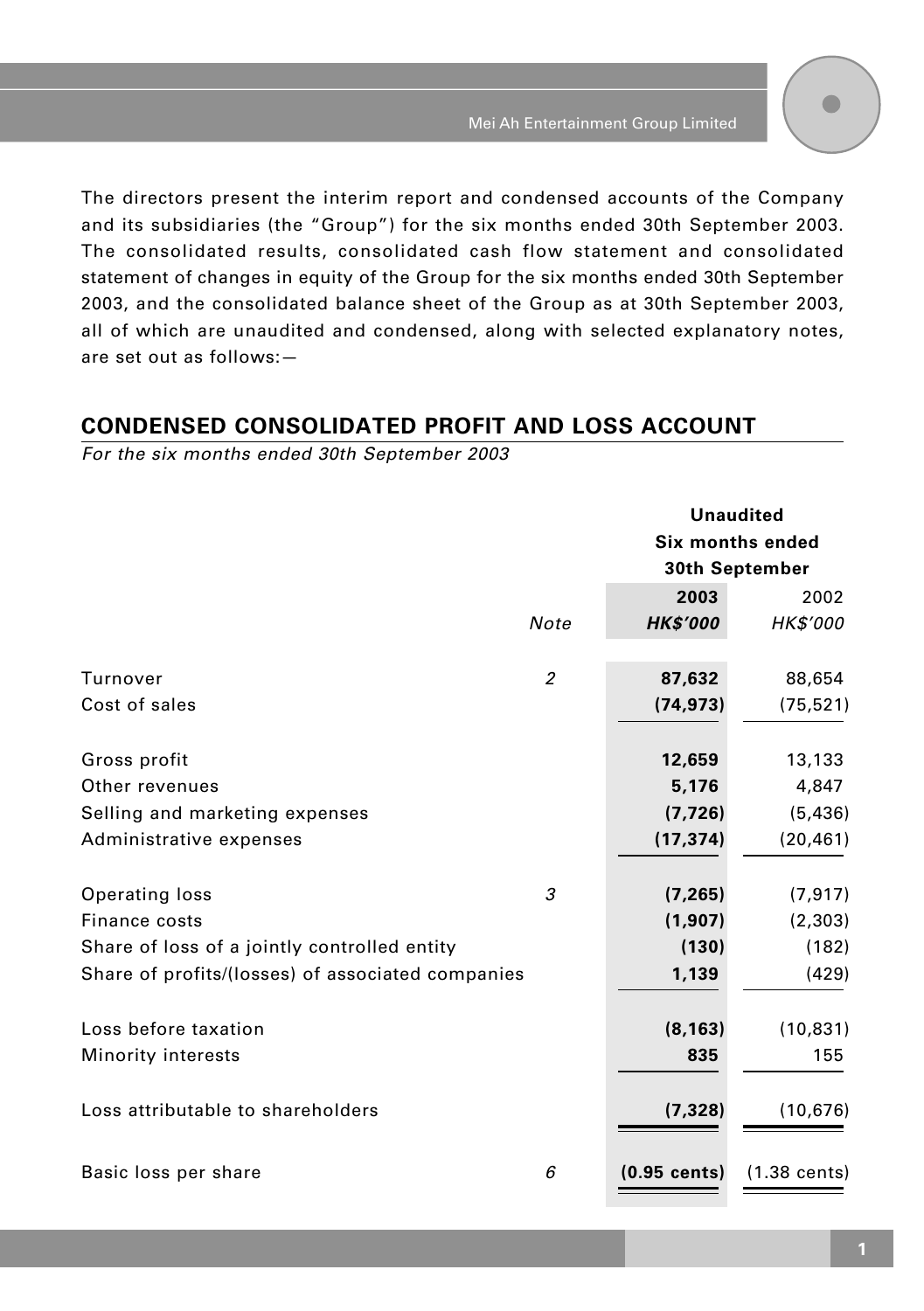

# **CONDENSED CONSOLIDATED BALANCE SHEETS**

As at 30th September 2003 and 31st March 2003

|                                                                                                                                                                                                                                                                                                                                                               | Notes                    | Unaudited<br>30th<br>September<br>2003<br><b>HK\$'000</b>                                                             | Audited<br>31st<br>March<br>2003<br>HK\$'000                                                                            |
|---------------------------------------------------------------------------------------------------------------------------------------------------------------------------------------------------------------------------------------------------------------------------------------------------------------------------------------------------------------|--------------------------|-----------------------------------------------------------------------------------------------------------------------|-------------------------------------------------------------------------------------------------------------------------|
| Fixed assets                                                                                                                                                                                                                                                                                                                                                  | 7                        | 158,156                                                                                                               | 164,323                                                                                                                 |
| Interest in a jointly controlled entity                                                                                                                                                                                                                                                                                                                       |                          |                                                                                                                       |                                                                                                                         |
| Associated companies                                                                                                                                                                                                                                                                                                                                          |                          | 75,291                                                                                                                | 83,908                                                                                                                  |
| Investment securities                                                                                                                                                                                                                                                                                                                                         |                          | 7,517                                                                                                                 | 7,517                                                                                                                   |
| Film rights and films in progress                                                                                                                                                                                                                                                                                                                             | 7                        | 12,684                                                                                                                | 16,304                                                                                                                  |
| Film sub-licensing rights and deposits                                                                                                                                                                                                                                                                                                                        | 7                        | 29,548                                                                                                                | 32,139                                                                                                                  |
| <b>Current assets</b><br>Inventories<br>Accounts receivable<br>Prepayments, deposits and other receivables<br>Pledged deposits<br>Bank balances and cash<br><b>Current liabilities</b><br>Accounts payable<br>Receipts in advance and accruals<br><b>Bills payable</b><br>Bank loans, secured<br>Obligations under finance leases<br>Bank overdrafts, secured | 8<br>9<br>10(a)<br>10(b) | 12,556<br>27,338<br>11,277<br>500<br>452<br>52,123<br>4,115<br>34,973<br>1,687<br>19,023<br>1,713<br>13,092<br>74,603 | 14,458<br>24,611<br>10,643<br>500<br>1,582<br>51,794<br>9,752<br>33,048<br>4,640<br>18,084<br>1,799<br>15,783<br>83,106 |
| Net current liabilities                                                                                                                                                                                                                                                                                                                                       |                          | (22, 480)                                                                                                             | (31, 312)                                                                                                               |
| Total assets less current liabilities                                                                                                                                                                                                                                                                                                                         |                          | 260,716                                                                                                               | 272,879                                                                                                                 |
| Financed by:<br>Share capital<br>Reserves<br>Shareholders' funds<br>Minority interests                                                                                                                                                                                                                                                                        | 11                       | 77,100<br>154,166<br>231,266<br>(1, 178)                                                                              | 77,100<br>161,494<br>238,594<br>(343)                                                                                   |
| Long-term liabilities                                                                                                                                                                                                                                                                                                                                         | 10                       | 30,628                                                                                                                | 34,628                                                                                                                  |
|                                                                                                                                                                                                                                                                                                                                                               |                          | 260,716                                                                                                               | 272,879                                                                                                                 |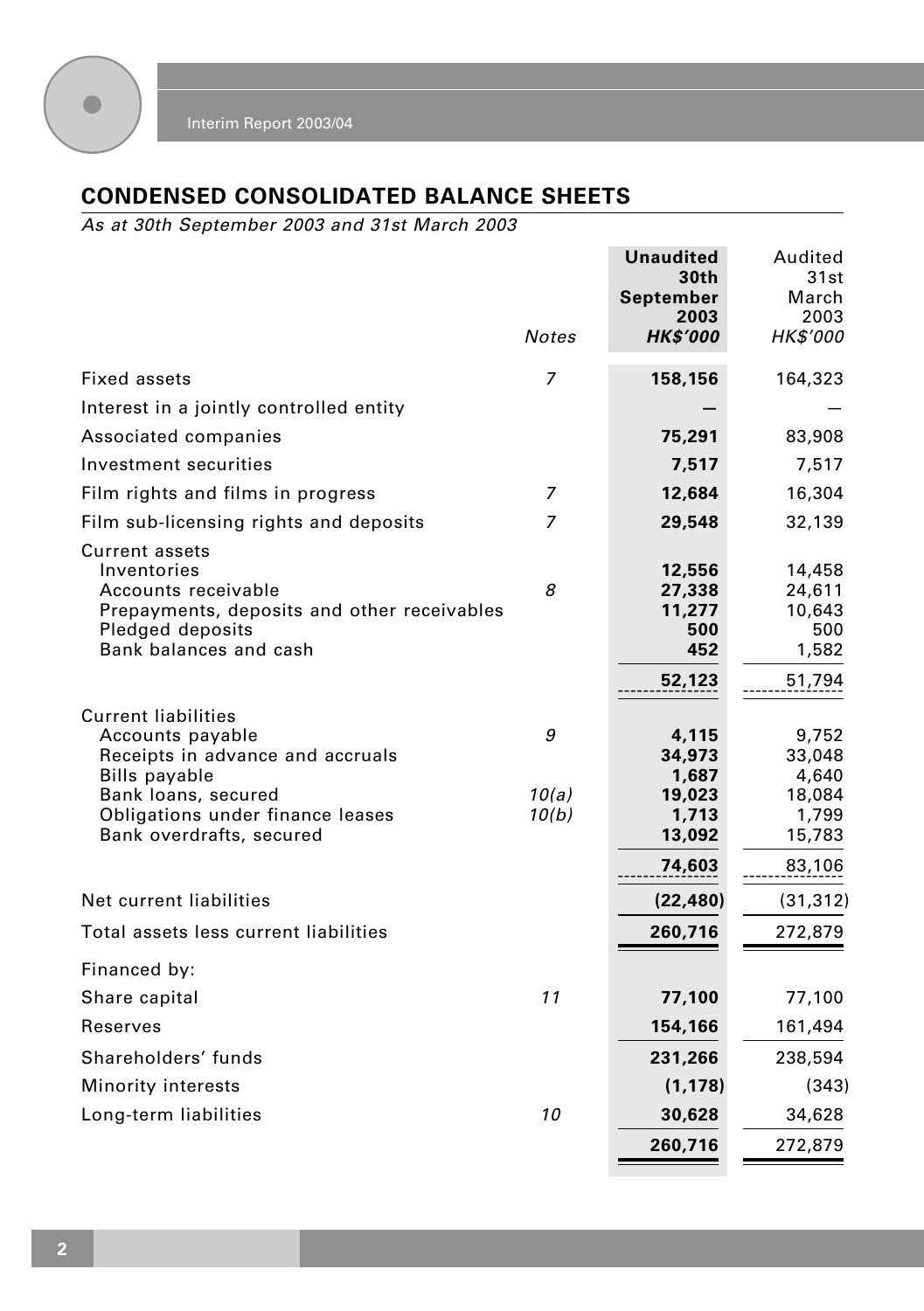# **CONDENSED CONSOLIDATED CASH FLOW STATEMENT**

For the six months ended 30th September 2003

|                                                          | <b>Unaudited</b><br>Six months ended<br>30th September |                 |
|----------------------------------------------------------|--------------------------------------------------------|-----------------|
|                                                          |                                                        |                 |
|                                                          |                                                        |                 |
|                                                          | 2003                                                   | 2002            |
|                                                          | <b>HK\$'000</b>                                        | <b>HK\$'000</b> |
| Net cash inflow from operating activities                | 28,151                                                 | 48,585          |
|                                                          |                                                        |                 |
| Net cash outflow from investing activities               | (23, 123)                                              | (53, 338)       |
| Net cash inflow/(outflow) before financing               | 5,028                                                  | (4, 753)        |
| Net cash (outflow)/inflow from financing                 | (3, 467)                                               | 2,658           |
| Increase/(decrease) in cash and cash equivalents         | 1,561                                                  | (2,095)         |
| Cash and cash equivalents at the beginning of the period | (24, 201)                                              | (21, 356)       |
| Cash and cash equivalents at the end of the period       | (22, 640)                                              | (23, 451)       |
| Analysis of balances of cash and cash equivalents:       |                                                        |                 |
| Bank balances and cash                                   | 452                                                    | 1,793           |
| <b>Bank overdrafts</b>                                   | (13,092)                                               | (15, 564)       |
| <b>Bank loans</b>                                        | (10,000)                                               | (9,680)         |
|                                                          |                                                        |                 |
|                                                          | (22,640)                                               | (23, 451)       |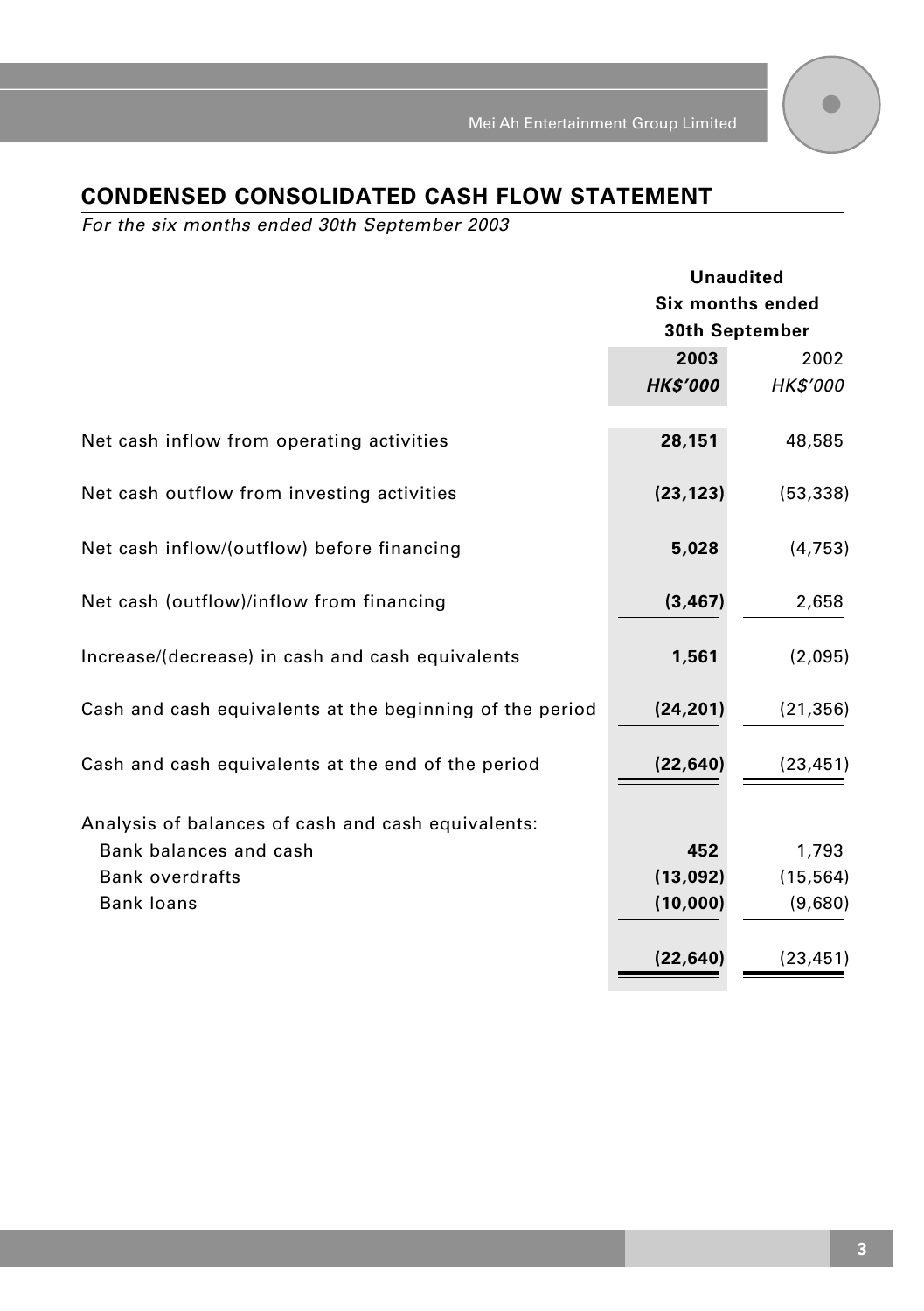

# **CONDENSED CONSOLIDATED STATEMENT OF CHANGES IN EQUITY**

For the six months ended 30th September 2003

|                                                                                         | <b>Unaudited</b><br><b>Six months ended</b><br>30th September |                         |
|-----------------------------------------------------------------------------------------|---------------------------------------------------------------|-------------------------|
|                                                                                         | 2003<br><b>HK\$'000</b>                                       | 2002<br><b>HK\$'000</b> |
| Share capital<br>At the beginning and the end of the period                             | 77,100                                                        | 77,100                  |
| Share premium<br>At the beginning and the end of the period                             | 222,791                                                       | 222,791                 |
| Share redemption reserve<br>At the beginning and the end of the period                  | 12 <sup>12</sup>                                              | 12                      |
| Contributed surplus<br>At the beginning and the end of the period                       | 128,418                                                       | 128,418                 |
| Exchange difference<br>At the beginning and the end of the period                       | (306)                                                         | (306)                   |
| Investment properties revaluation reserve<br>At the beginning and the end of the period |                                                               | 109                     |
| <b>Accumulated losses</b><br>At the beginning of the period<br>Loss for the period      | (189, 421)<br>(7, 328)                                        | (156, 463)<br>(10, 676) |
| At the end of the period                                                                | (196,749)                                                     | (167, 139)              |
| Shareholders' funds                                                                     | 231,266                                                       | 260,985                 |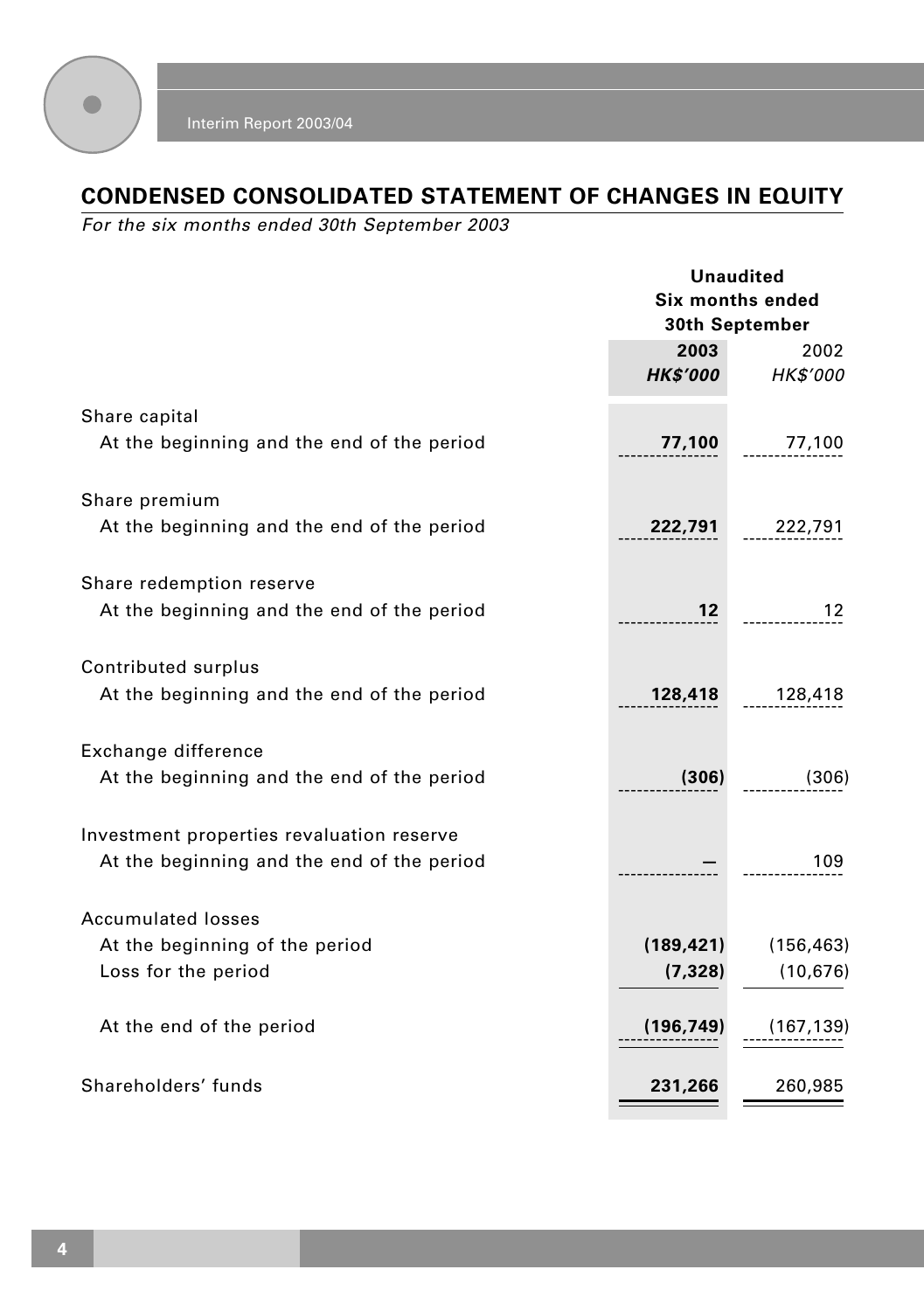## **NOTES TO CONDENSED INTERIM ACCOUNTS**

#### **1. Basis of preparation and accounting policies**

These unaudited condensed consolidated interim accounts ("interim accounts") are prepared in accordance with Hong Kong Statement of Standard Accounting Practice ("SSAP") No. 25, "Interim Financial Reporting", issued by the Hong Kong Society of Accountants.

These condensed interim accounts should be read in conjunction with the 2002/03 annual accounts.

The accounting policies and methods of computation used in the preparation of these condensed accounts are consistent with those used in the annual accounts for the year ended 31st March 2003 except that the Group has adopted Statement of Standard Accounting Practice No. 12 (SSAP 12) issued by the Hong Kong Society of Accountants which are effective for accounting periods commencing on or after 1st January 2003.

The changes to the Group's accounting policies are set out below:

Deferred taxation is provided in full, using the liability method, on temporary differences arising between the tax bases of assets and liabilities and their carrying amounts in the accounts. Taxation rates enacted or substantively enacted by the balance sheet date are used to determine deferred taxation.

Deferred tax assets are recognised to the extent that it is probable that future taxable profit will be available against which the temporary differences can be utilised.

Deferred taxation is provided on temporary differences arising on investments in subsidiaries, associates and joint ventures, except where the timing of the reversal of the temporary difference can be controlled and it is probable that the temporary difference will not reverse in the foreseeable future.

In prior year, deferred taxation was accounted for at the current taxation rate in respect of timing differences between profit as computed for taxation purposes and profit as stated in the accounts to the extent that a liability or an asset was expected to be payable or recoverable in the foreseeable future. The adoption of the new SSAP 12 represents a change in accounting policy but has no material impact on the Group's results.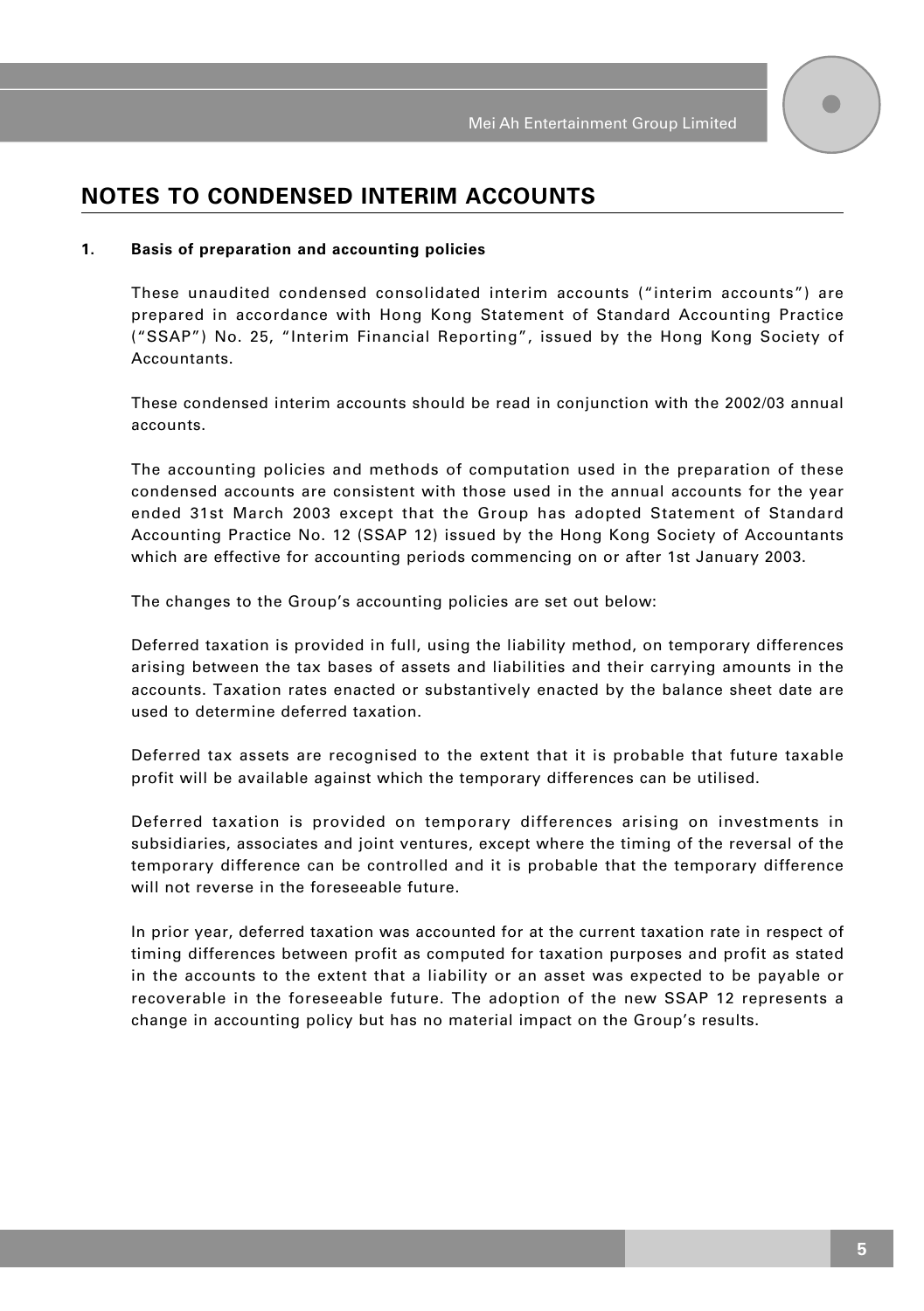

### **2. Segment information**

The Group is principally engaged in the sale and distribution of films and programs, film exhibition, film rights licensing and sub-licensing and television operations.

An analysis of the Group's revenues and results for the period by business segments is as follows:

|                                                                                    |                                                                                            |                                                                                                              | <b>Unaudited</b>                                   |                                                                 |                          |
|------------------------------------------------------------------------------------|--------------------------------------------------------------------------------------------|--------------------------------------------------------------------------------------------------------------|----------------------------------------------------|-----------------------------------------------------------------|--------------------------|
|                                                                                    |                                                                                            | Six months ended 30th September 2003                                                                         |                                                    |                                                                 |                          |
|                                                                                    | Sale and<br>distribution<br>of films and<br>programs in<br>audio visual<br><b>HK\$'000</b> | Film<br>exhibition<br>and film<br>rights<br>product licensing and<br>format sub-licensing<br><b>HK\$'000</b> | <b>Television</b><br>operations<br><b>HK\$'000</b> | Processing<br>of audio<br>visual<br>products<br><b>HK\$'000</b> | Group<br><b>HK\$'000</b> |
| Revenues                                                                           | 69,223                                                                                     | 11,578                                                                                                       | 6,831                                              |                                                                 | 87,632                   |
| Segment results                                                                    | (2, 307)                                                                                   | (1,540)                                                                                                      | (5, 322)                                           |                                                                 | (9, 169)                 |
| Unallocated income<br>Unallocated costs                                            |                                                                                            |                                                                                                              |                                                    |                                                                 | 5,176<br>(3, 272)        |
| Operating loss<br>Finance costs                                                    |                                                                                            |                                                                                                              |                                                    |                                                                 | (7, 265)<br>(1, 907)     |
| Share of profits/(losses) of:<br>Jointly controlled entity<br>Associated companies | (130)                                                                                      | 818                                                                                                          |                                                    | 321                                                             | (130)<br>1,139           |
| Loss before minority interests<br>Minority interests                               |                                                                                            |                                                                                                              |                                                    |                                                                 | (8, 163)<br>835          |
| Loss attributable to<br>shareholders                                               |                                                                                            |                                                                                                              |                                                    |                                                                 | (7, 328)                 |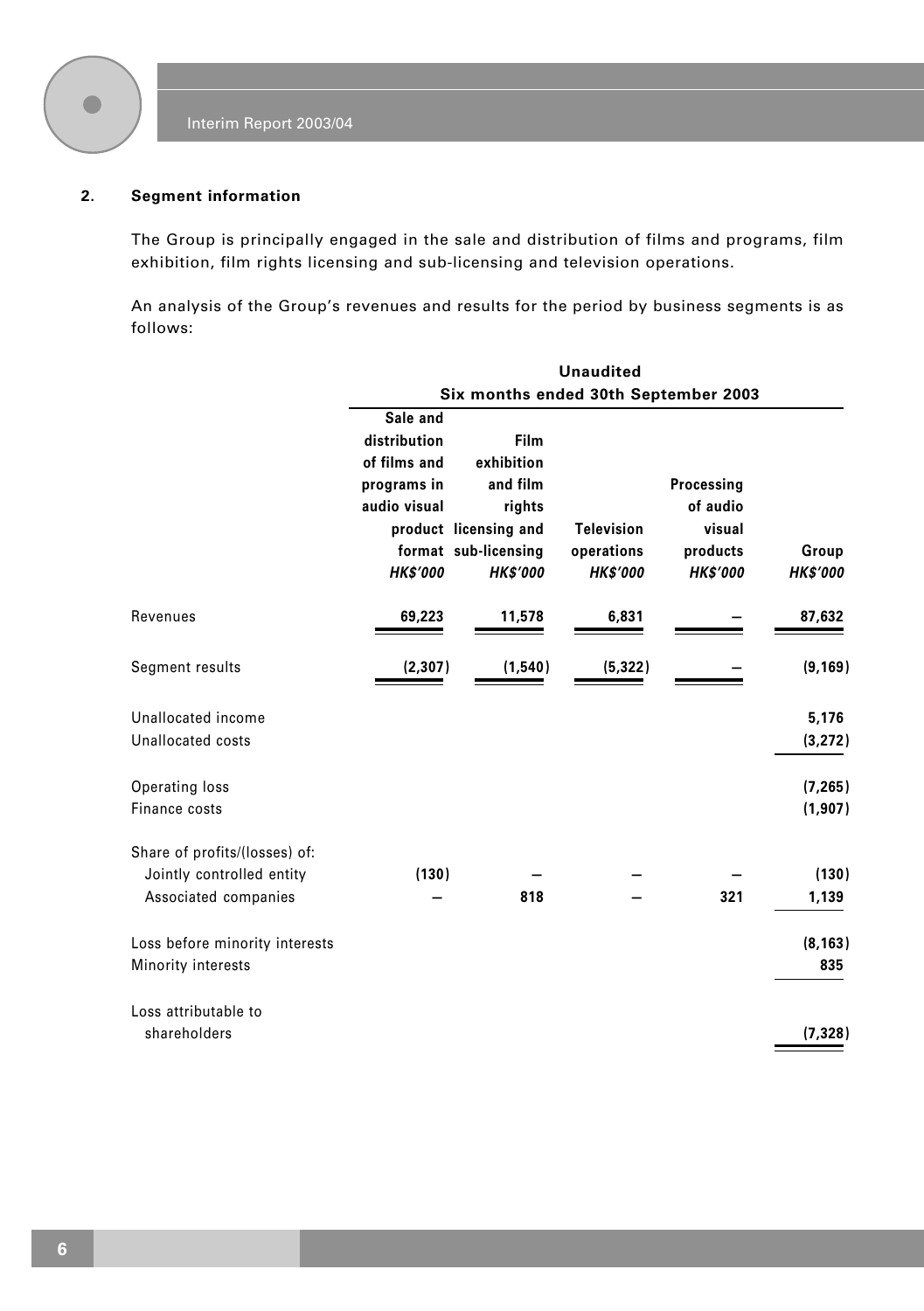Mei Ah Entertainment Group Limited

Unaudited

|                                   |              |                       | Six months ended 30th September 2002 |            |                 |
|-----------------------------------|--------------|-----------------------|--------------------------------------|------------|-----------------|
|                                   | Sale and     |                       |                                      |            |                 |
|                                   | distribution | Film                  |                                      |            |                 |
|                                   | of films and | exhibition            |                                      |            |                 |
|                                   | programs in  | and film              | Provision of                         | Processing |                 |
|                                   | audio visual | rights                | internet and                         | of audio   |                 |
|                                   |              | product licensing and | related                              | visual     |                 |
|                                   |              | format sub-licensing  | services                             | products   | Group           |
|                                   | HK\$'000     | HK\$'000              | HK\$'000                             | HK\$'000   | <b>HK\$'000</b> |
| Revenues                          | 81,595       | 6,240                 | 670                                  | 149        | 88,654          |
| Segment results                   | (3, 563)     | (3,994)               | (517)                                | (1,000)    | (9,074)         |
| Unallocated income                |              |                       |                                      |            | 4,596           |
| Unallocated costs                 |              |                       |                                      |            | (3, 439)        |
|                                   |              |                       |                                      |            |                 |
| Operating loss                    |              |                       |                                      |            | (7, 917)        |
| Finance costs                     |              |                       |                                      |            | (2, 303)        |
| Share of profits/(losses) of:     |              |                       |                                      |            |                 |
| Jointly controlled entity         | (182)        |                       |                                      |            | (182)           |
| Associated companies              |              |                       |                                      | (429)      | (429)           |
| Loss before minority interests    |              |                       |                                      |            | (10, 831)       |
| Minority interests                |              |                       |                                      |            | 155             |
|                                   |              |                       |                                      |            |                 |
| Loss attributable to shareholders |              |                       |                                      |            | (10, 676)       |

The Group is organized into four main business segments:

— Sale and distribution of films and programs in audio visual product format;

— Film exhibition and film rights licensing and sub-licensing;

— Television operations; and

— Processing of audio visual products.

No geographical analysis is provided as less than 10% of the consolidated turnover and less than 10% of the consolidated results of the Group are attributable to markets outside Hong Kong.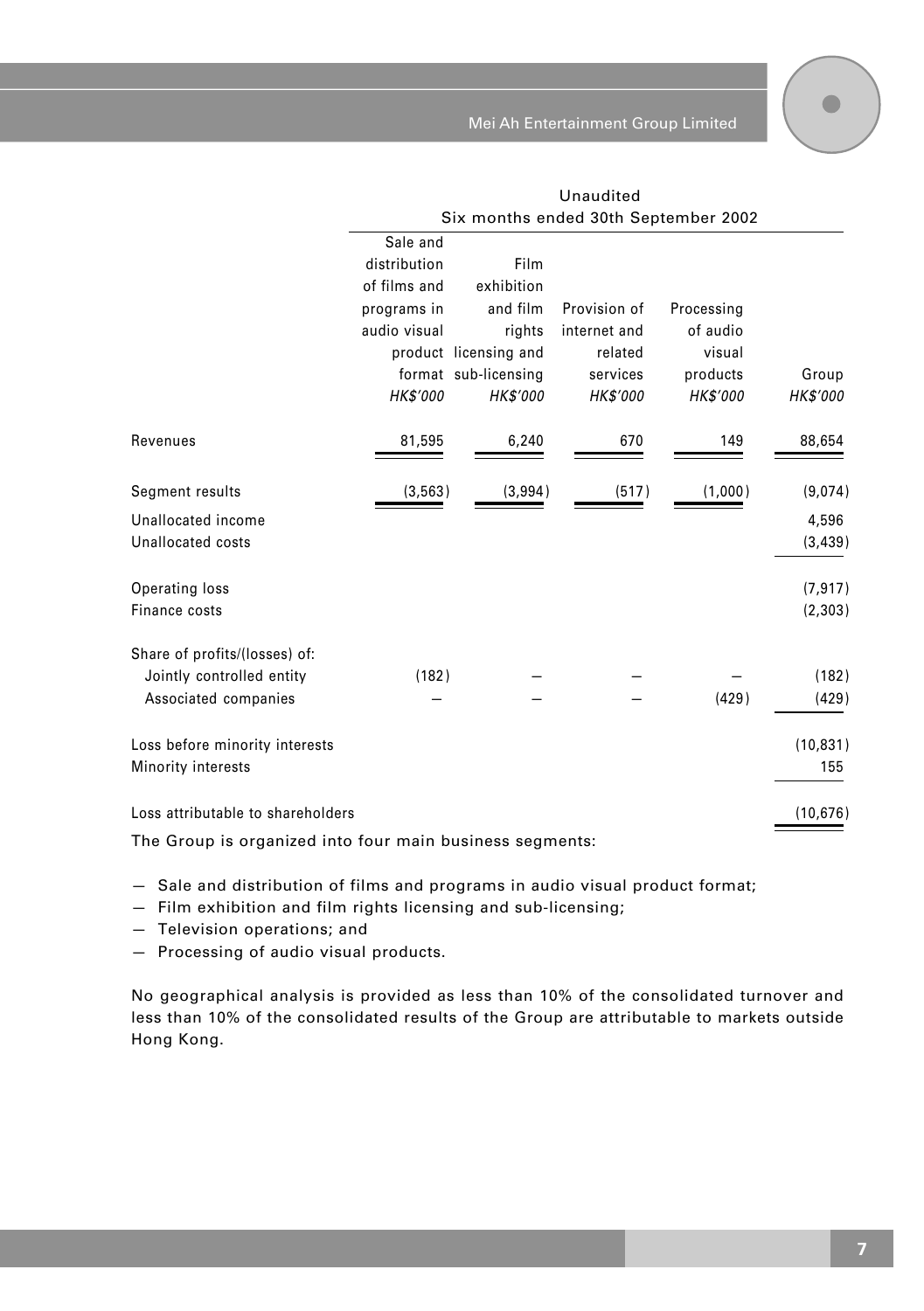

#### **3. Operating loss**

Operating loss is stated after crediting and charging the following:

|                                           |                 | Unaudited        |
|-------------------------------------------|-----------------|------------------|
|                                           |                 | Six months ended |
|                                           |                 | 30th September   |
|                                           | 2003            | 2002             |
|                                           | <b>HK\$'000</b> | <b>HK\$'000</b>  |
| Crediting                                 |                 |                  |
| Gain on disposal of fixed assets          | 1.430           |                  |
| Dividend from investment securities       |                 | 700              |
| Charging                                  |                 |                  |
| Amortisation of film rights               | 8,196           | 3,152            |
| Amortisation of film sub-licensing rights | 28,056          | 34,927           |
| Depreciation of fixed assets              | 3,329           | 6,441            |
|                                           |                 |                  |

### **4. Staff costs**

|                                                                |                         | Unaudited<br>Six months ended<br>30th September |  |
|----------------------------------------------------------------|-------------------------|-------------------------------------------------|--|
|                                                                | 2003<br><b>HK\$'000</b> | 2002<br><b>HK\$'000</b>                         |  |
| Wages and salaries<br>Pension costs-defined contribution plans | 7,589<br>231            | 8,870<br>191                                    |  |
|                                                                | 7,820                   | 9,061                                           |  |

#### **5. Taxation**

No provision for Hong Kong and overseas profits tax has been made as the Group had no estimated assessable profit during the period.

The Group's jointly controlled entity in the People's Republic of China excluding Hong Kong ("China") did not have any assessable income for the year for the PRC tax purposes and accordingly no provision for China taxation has been made in the accounts.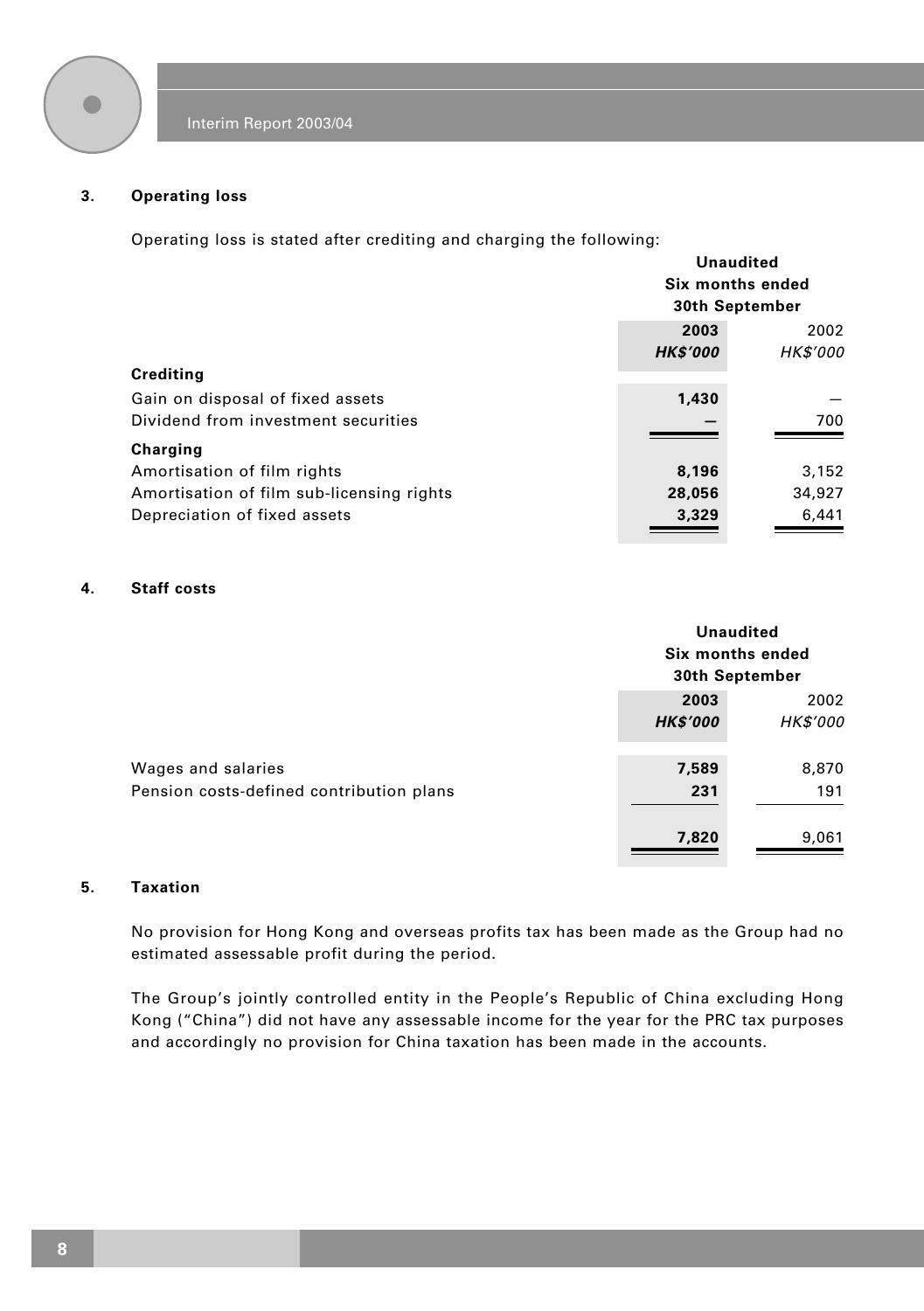#### **6. Loss per share**

The calculation of basic loss per share is based on the Group's loss attributable to shareholders of HK\$7,328,000 (2002: loss of HK\$10,676,000) and on the weighted average of 771,000,000 (2002: 771,000,000) shares in issue during the period.

Diluted loss per share is not disclosed as there were no dilutive potential ordinary shares as at 30th September 2003 and 2002.

#### **7. Capital expenditure**

|                                    | Film rights<br>and film in<br>progress<br><b>HK\$'000</b> | Film sub-<br>licensing<br>rights and<br>deposits<br><b>HK\$'000</b> | Fixed<br>assets<br><b>HK\$'000</b> |
|------------------------------------|-----------------------------------------------------------|---------------------------------------------------------------------|------------------------------------|
| 6 months ended 30th September 2003 |                                                           |                                                                     |                                    |
| Opening net book amount            | 16,304                                                    | 32,139                                                              | 164,323                            |
| Additions/(disposals)              | 4,576                                                     | 25,465                                                              | (2,838)                            |
| Amortisation / depreciation charge | (8, 196)                                                  | (28,056)                                                            | (3,329)                            |
| Closing net book amount            | 12,684                                                    | 29,548                                                              | 158,156                            |

#### **8. Accounts receivable**

The ageing analysis of accounts receivable is as follows:

|                                    | <b>Unaudited</b> | Audited         |
|------------------------------------|------------------|-----------------|
|                                    | 30th             | 31st            |
|                                    | September        | March           |
|                                    | 2003             | 2003            |
|                                    | <b>HK\$'000</b>  | <b>HK\$'000</b> |
|                                    |                  |                 |
| Current to 3 months                | 16,216           | 15,139          |
| 4 to 6 months                      | 5,409            | 9,369           |
| Over 6 months                      | 6,762            | 4,565           |
|                                    |                  |                 |
|                                    | 28,387           | 29,073          |
| Less: provision for doubtful debts | (1,049)          | (4, 462)        |
|                                    |                  |                 |
|                                    | 27,338           | 24,611          |

The Group's credit term to accounts receivable ranges from 7 to 30 days.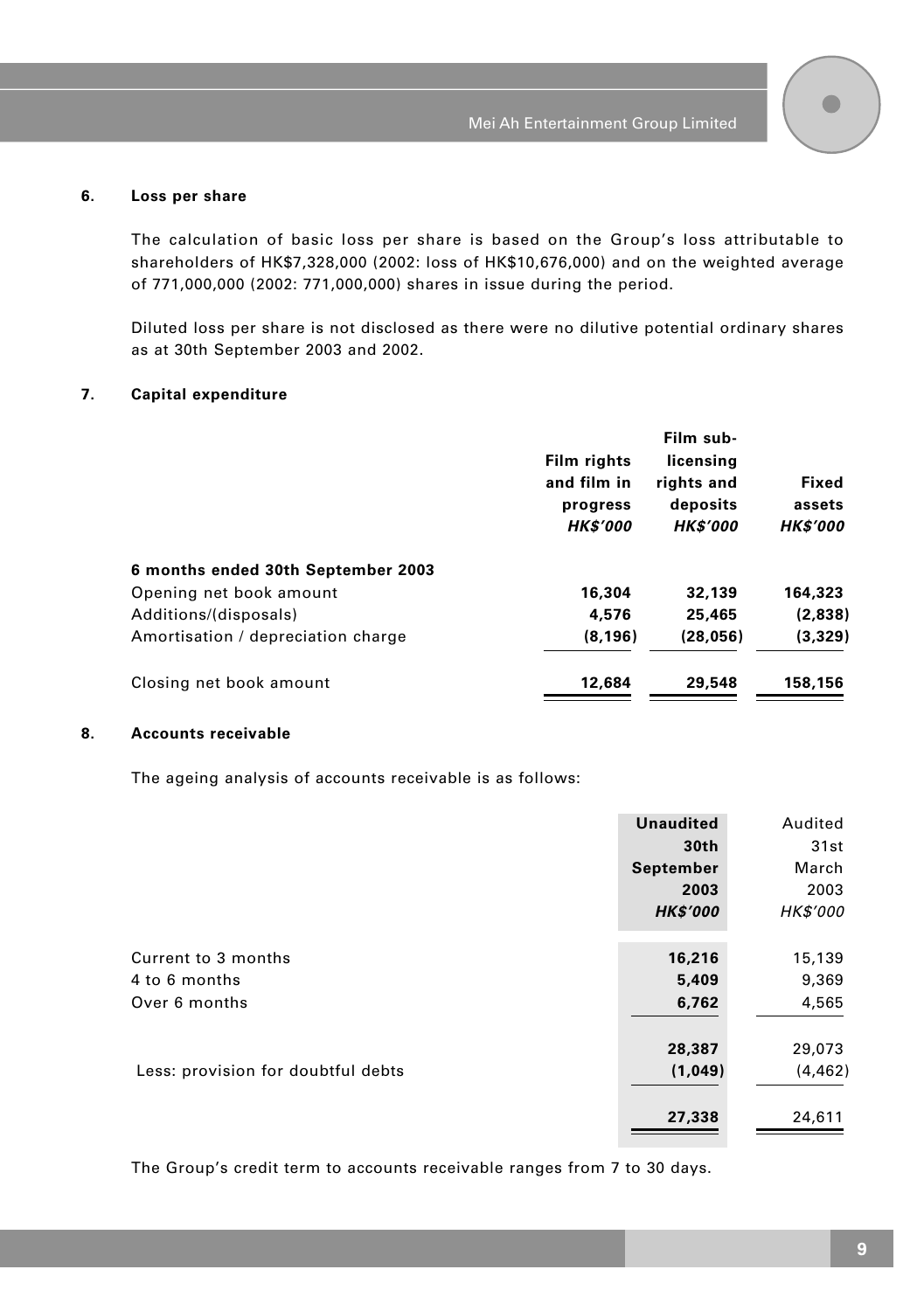

### **9. Accounts payable**

The ageing analysis of accounts payable is as follows:

|                     | <b>Unaudited</b> | Audited  |
|---------------------|------------------|----------|
|                     | 30th             | 31st     |
|                     | September        | March    |
|                     | 2003             | 2003     |
|                     | <b>HK\$'000</b>  | HK\$'000 |
|                     |                  |          |
| Current to 3 months | 2,554            | 5,991    |
| 4 to 6 months       | 564              | 578      |
| Over 6 months       | 997              | 3,183    |
|                     | 4,115            | 9,752    |
|                     |                  |          |

### **10. Long term liabilities**

|                                             | <b>Unaudited</b> | Audited         |
|---------------------------------------------|------------------|-----------------|
|                                             | 30th             | 31st            |
|                                             | September        | March           |
|                                             | 2003             | 2003            |
|                                             | <b>HK\$'000</b>  | <b>HK\$'000</b> |
|                                             |                  |                 |
| Bank loans $-$ secured (note (a))           | 49,367           | 51,615          |
| Obligations under finance leases (note (b)) | 1,997            | 2,896           |
|                                             |                  |                 |
|                                             | 51,364           | 54,511          |
| Current portion of long-term liabilities    | (20, 736)        | (19, 883)       |
|                                             |                  |                 |
|                                             | 30,628           | 34,628          |
|                                             |                  |                 |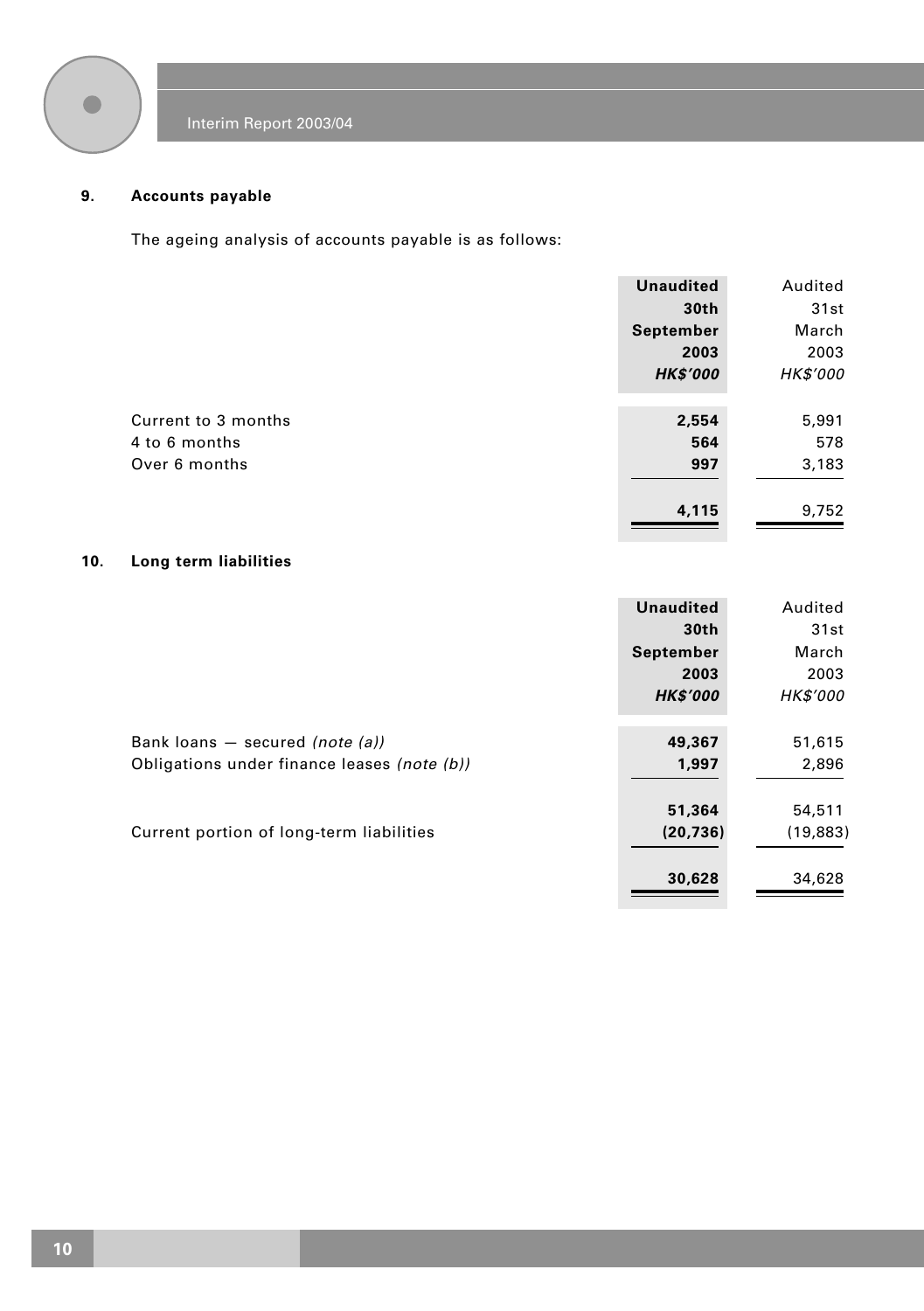

### (a) Secured bank loans are repayable in the following periods:

|                                                                          | <b>Unaudited</b><br>30th<br>September<br>2003<br><b>HK\$'000</b> | Audited<br>31st<br>March<br>2003<br><b>HK\$'000</b> |
|--------------------------------------------------------------------------|------------------------------------------------------------------|-----------------------------------------------------|
| Within one year                                                          | 19,023                                                           | 18,084                                              |
| In the second year<br>In the third to fifth year<br>After the fifth year | 7,784<br>15,707<br>6,853                                         | 8,084<br>15,636<br>9,811                            |
|                                                                          | 30,344                                                           | 33,531                                              |
|                                                                          | 49,367                                                           | 51,615                                              |

### (b) Obligations under finance leases are repayable in the following periods:

|                                            | <b>Unaudited</b> | Audited         |
|--------------------------------------------|------------------|-----------------|
|                                            | 30th             | 31st            |
|                                            | September        | March           |
|                                            | 2003             | 2003            |
|                                            | <b>HK\$'000</b>  | <b>HK\$'000</b> |
|                                            |                  |                 |
| Within one year                            | 1,952            | 2,054           |
| In the second year                         | 320              | 1,183           |
| In the third to fifth year inclusive       |                  | 62              |
|                                            | 2,272            | 3,299           |
| Future finance charges on finance leases   | (275)            | (403)           |
| Present value of finance lease liabilities | 1,997            | 2,896           |

The present value of finance lease liabilities is as follows:

| Within one year                      | 1,713 | 1,799 |
|--------------------------------------|-------|-------|
| In the second year                   | 284   | 1.042 |
| In the third to fifth year inclusive |       | 55    |
|                                      | 1.997 | 2.896 |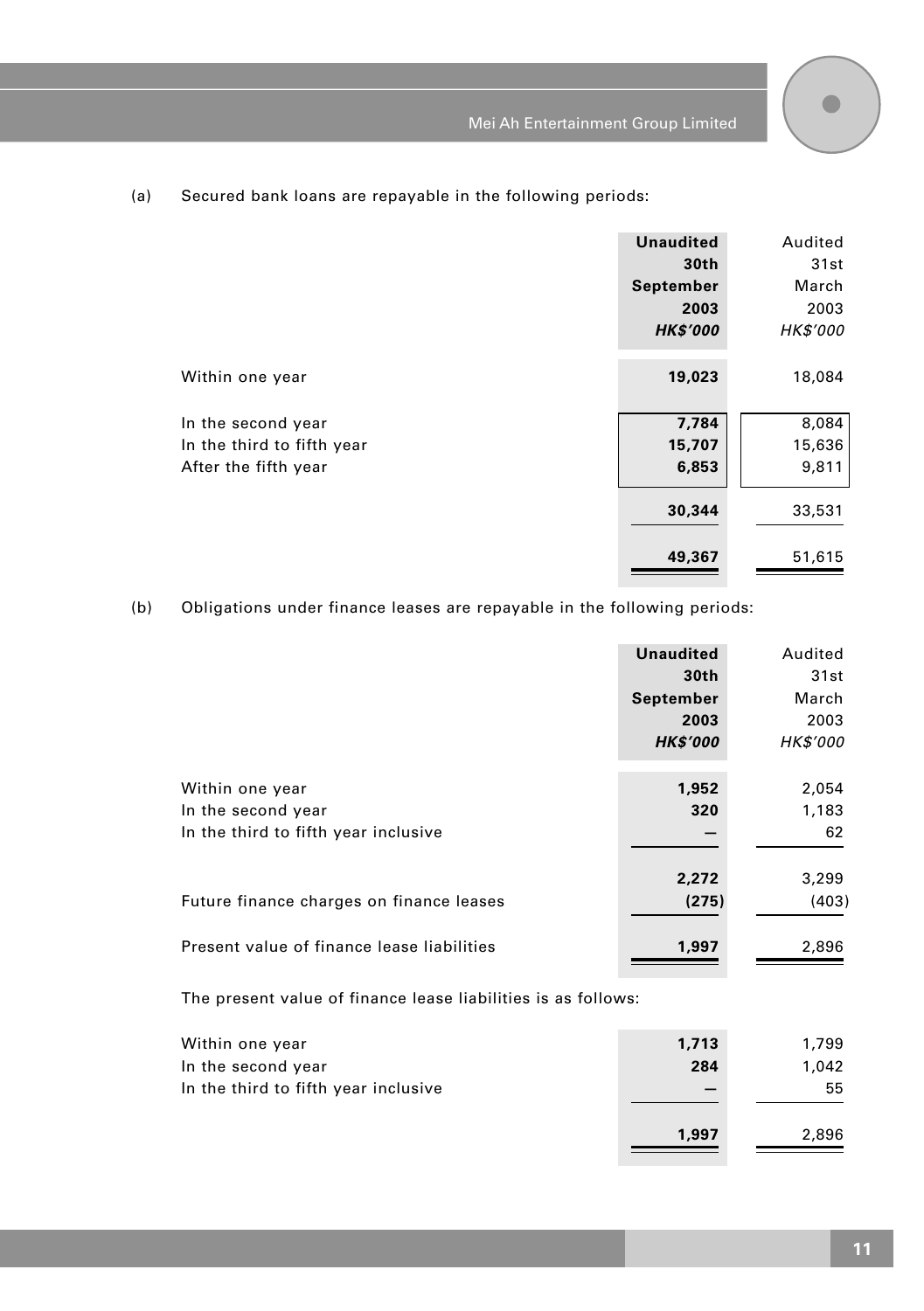

#### **11. Share capital**

|                                                                      | <b>Unaudited</b><br>30 <sub>th</sub><br>September | Audited<br>31st<br>March |
|----------------------------------------------------------------------|---------------------------------------------------|--------------------------|
|                                                                      | 2003<br><b>HK\$'000</b>                           | 2003<br><b>HK\$'000</b>  |
| Authorised<br>300,000,000 ordinary shares of HK\$0.1 each            | 300,000                                           | 300,000                  |
| Issued and fully paid<br>771,000,000 ordinary shares of HK\$0.1 each | 77,100                                            | 77,100                   |

### **12. Contingent liabilities**

|                                                                                            | Group            |                 | Company          |                 |
|--------------------------------------------------------------------------------------------|------------------|-----------------|------------------|-----------------|
|                                                                                            | 30 <sub>th</sub> | 31st            | 30 <sub>th</sub> | 31st            |
|                                                                                            | September        | March           | September        | March           |
|                                                                                            | 2003             | 2003            | 2003             | 2003            |
|                                                                                            | <b>HK\$'000</b>  | <b>HK\$'000</b> | <b>HK\$'000</b>  | <b>HK\$'000</b> |
| Guarantee given to banks in respect<br>of utilised banking facilities to the<br>extent of: |                  |                 |                  |                 |
| <b>Subsidiaries</b>                                                                        |                  |                 | 73,011           | 82,744          |
| Associated companies                                                                       | 9.000            | 9,000           | 9,000            | 9,000           |
|                                                                                            | 9,000            | 9,000           | 82,011           | 91,744          |

#### **13. Commitments**

- (a) As at 30th September 2003, the Group had commitments not provided for in these financial statements in respect of film licensing agreements amounting to approximately HK\$15,600,000 (31st March 2003: HK\$29,340,000).
- (b) As at 30th September 2003, the Group did not have any commitments in relation to the jointly controlled entity and the associated companies.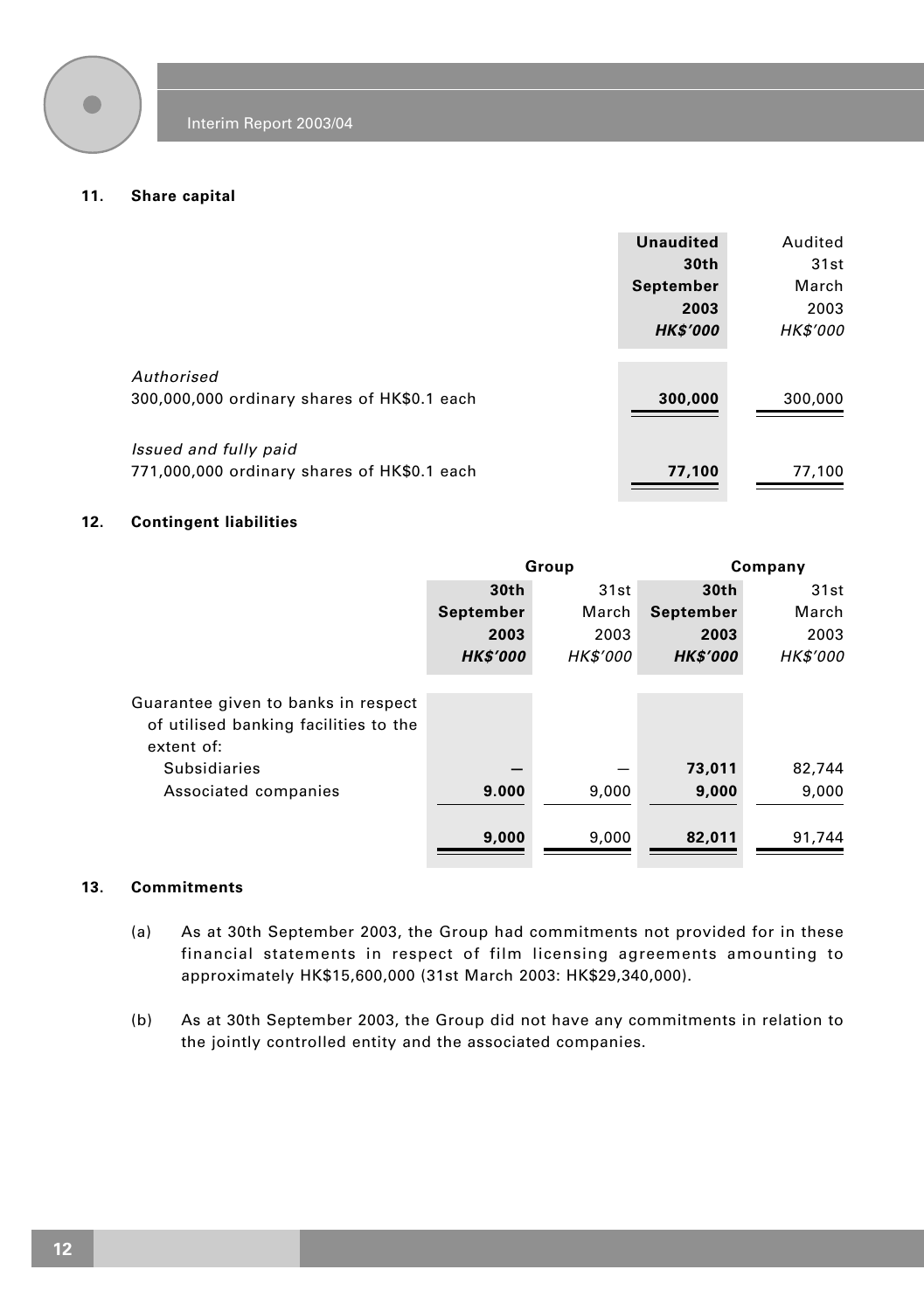#### **14. Related party transactions**

Significant related party transactions, which were carried out in the normal course of the Group's business are as follows:

|                                                                                                 |      | Unaudited<br>Six months ended<br>30th September |                 |
|-------------------------------------------------------------------------------------------------|------|-------------------------------------------------|-----------------|
|                                                                                                 |      | 2003                                            | 2002            |
|                                                                                                 | Note | <b>HK\$'000</b>                                 | <b>HK\$'000</b> |
| Replication fee paid to an associated company                                                   | (a)  | 15,330                                          | 18,554          |
| Rental income from associated companies                                                         | (b)  | 1,356                                           | 2,220           |
| Playout services fee to an associated company<br>Pre-mastering services fee and post-production | (a)  | 2,220                                           | 1,240           |
| services fee to an associated company                                                           | (a)  | 1.603                                           | 601             |
| Sale of fixed assets to an associated company                                                   | (c)  | 5,700                                           |                 |

Notes:

- (a) Replication, playout services and pre-mastering services fees paid to the associated company were conducted in the normal course of business and in accordance with the terms of the underlying agreements.
- (b) Rental income from leasing of properties and certain plant and machinery to associated companies were determined on a cost reimbursement basis.
- (c) Sale of fixed assets to an associated company was conducted in the normal course of business and in accordance with the terms of the underlying agreement.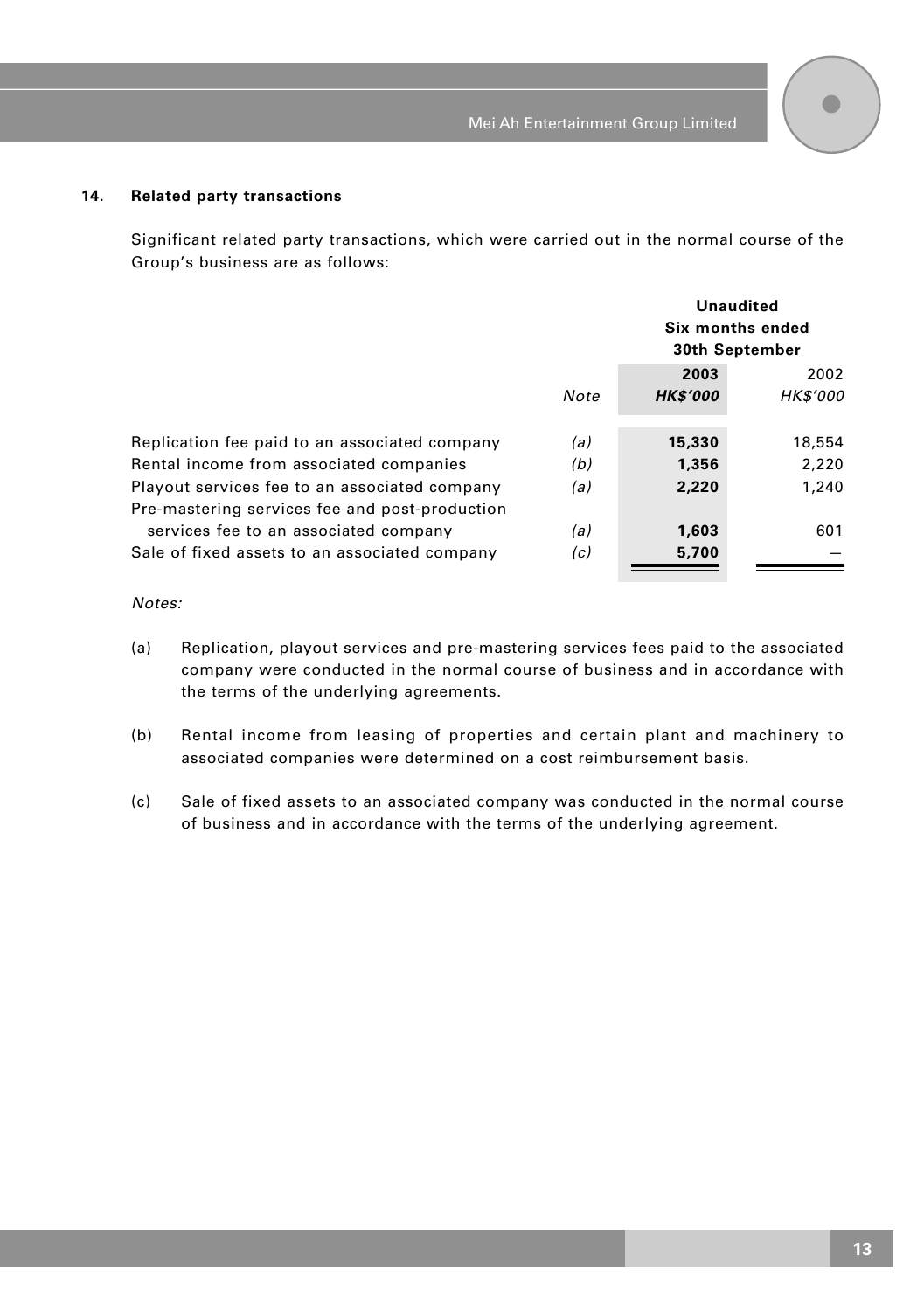

## **INTERIM DIVIDEND**

The board does not recommend the payment of an interim dividend for the six months ended 30th September 2003 (2002: Nil).

# **MANAGEMENT DISCUSSION AND ANALYSIS**

## **Results Highlights**

The Group recorded an unaudited consolidated turnover of HK\$87,632,000, a slight decrease of 1.2% compared with the same period of last year. Loss attributable to shareholders was HK\$7,328,000, decreased by 31% compared with the same period last year.

Sale and distribution of films and programs in audio visual product format continues to be the major business segment of the Group. Turnover of which decreased by 15%, from approximately HK\$82 million to approximately HK\$69 million, and contributed approximately 79% of the Group's turnover for the period. Income from film exhibition, film rights licensing and sub-licensing increased by 86% from approximately HK\$6 million to approximately HK\$12 million. During the period, the Group's television operations generated approximately HK\$7 million (2002: Nil) turnover to the Group.

During the period under review, the outbreak of Severe Acute Respiratory Syndrome had caused severe adverse impacts on the economic environment and various business sectors, including entertainment industry, and hit the Group's income from its major business segment, the sale and distribution of films and programs in audio visual product format. The decline was partially compensated by the increase in film exhibition income, which is attributable to the two films, "PTU" and "Men Suddenly In Black", released during the period (2002: Nil).

Despite the decrease in turnover, the Group was able to maintain a stable gross margin of approximately 14%. Increase in selling and marketing expenses from approximately HK\$5.4 million to approximately HK\$7.7 million was attributable to the two newly released films during the period and following the implementation of effective and stringent cost control measures, the administrative expenses were dropped by 15% comparing with the same period last year.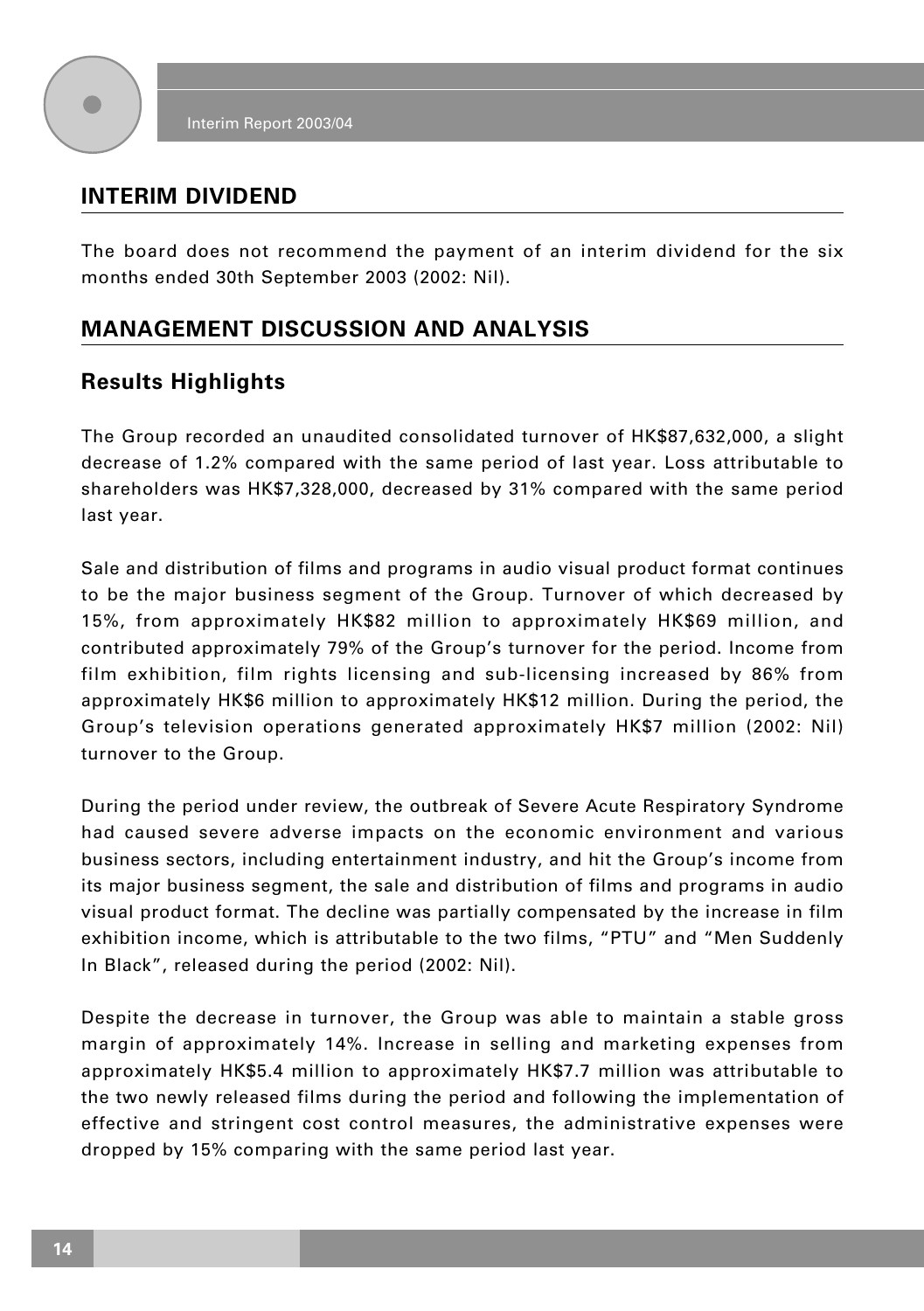

### **Prospects**

In the recent years, the Group has continuously committed to distribute customised video products and has placed a great deal of effort in building up and the enhancement of its movie library through market expansion and acquisition of high quality and popular films from various film production companies. The Group will continue to enrich the content of its well-established movie library and make use of this valuable asset to generate highest return to its shareholders.

Other than the acquisition of films, the Group also aims to produce films with high quality. "PTU" was selected as the opening film of the 27th Hong Kong International Film Festival and invited to participate in a number of international film festivals. In December 2003, "PTU" and "Men Suddenly In Black" were nominated 11 and 4 Awards respectively in the 40th Golden Horse Awards and "PTU" won the Award of Best Original Screenplay. During the period under review, Love Undercover II, another film produced by Brilliant Idea Group Limited, the Group's associated company, also received encouraging responses from the market in its theatrical and video disc release.

Following the increasing number of TV channels in Hong Kong, including pay TV, the demand for TV channel contents is expected to increase significantly. In December 2003, the Group secured a contract with Galaxy Satellite Broadcasting Limited, a pay TV operator, to provide a movie channel for a period of 5 years.

Following the approval of non-domestic television program service license in 2002, the Group has also continued to explore sources of potential revenue streams from its TV channel, namely MATV, through commercial advertisement or joint venture opportunities. The Group is also exploring to operate additional number of TV channels. Backed by its valuable movie library, the Group believes that it will continue to benefit from new market opportunities.

M21 Technology Limited ("M21"), an associated company listed on the Growth Enterprise Market of the Stock Exchange of Hong Kong Limited, has also started to contribute profit to the Group during the period. In September 2003, M21 underwent a business restructuring and now focuses on media services including pre-mastering, post-production and playout services. The restructuring provides a clearer definition to M21's business and will open up channels to various types of business opportunities for M21.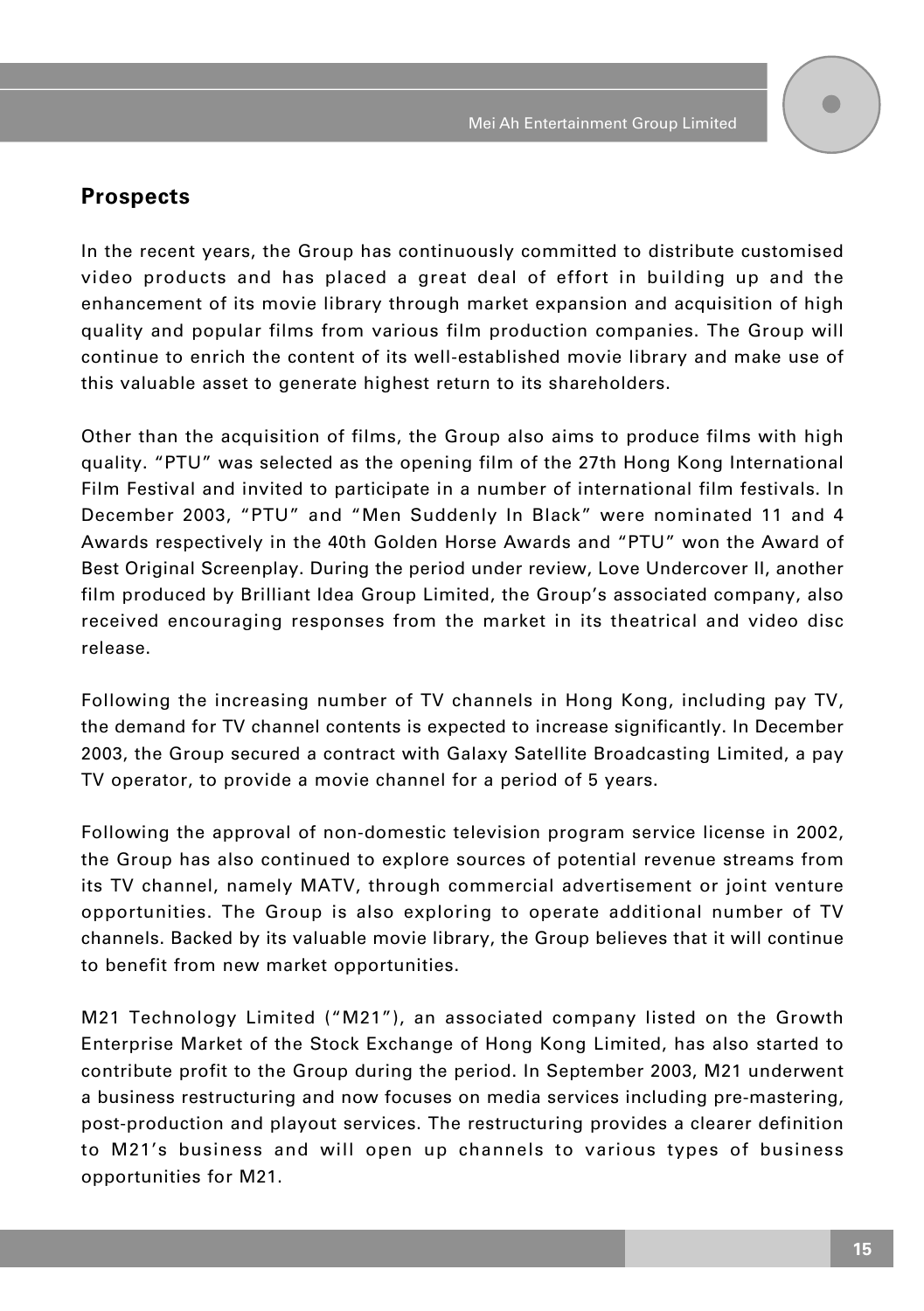The Group is also optimistic about the development potential in the China market, in particular after China's entry into the World Trade Organization and the Mainland and Hong Kong Closer Economic Partnership Agreement, which expands market demands for entertainment products and improves the protection of copyrights. Through the Group's jointly controlled entity in China, a strong distribution network has already been developed, the Group is well positioned to capitalise on the new market opportunities.

Looking forward, the Group will exploit every opportunity to create positive results and generate returns for its shareholders. Supported by the Group's experienced management, solid foundation and clearly defined business strategies, the directors believe that the Group has developed a solid foundation to benefit from the economic turnaround in the near future.

## **Liquidity and Financial Resources**

At 30th September 2003, the Group has available banking facilities of approximately HK\$70 million, of which approximately HK\$64 million were utilised. Certain of the Group's properties and fixed deposits with net book values of HK\$137 million and HK\$0.5 million respectively were pledged to banks to secure banking facilities. The Group's gearing ratio of 28% as at 30th September 2003 was based on the total of bank loans, overdrafts and obligations under finance leases of approximately HK\$64,456,000 (of which HK\$33,828,000, HK\$8,068,000, HK\$15,707,000 and HK\$6,853,000 are repayable within one year, in the second year, in the third to fifth year and after the fifth year respectively) and the shareholders' funds of approximately HK\$231,266,000. The Group's borrowings and bank balances are primarily denominated in Hong Kong dollars and the Group has no significant exposure to foreign currency fluctuations.

At 30th September 2003, the Group had contingent liabilities in respect of guarantees given to banks for facilities of associated companies amounting to approximately HK\$9 million, and commitments in respect of acquisition of film rights of approximately HK\$15.6 million. The commitments will be financed by the Group's internal resources and banking facilities.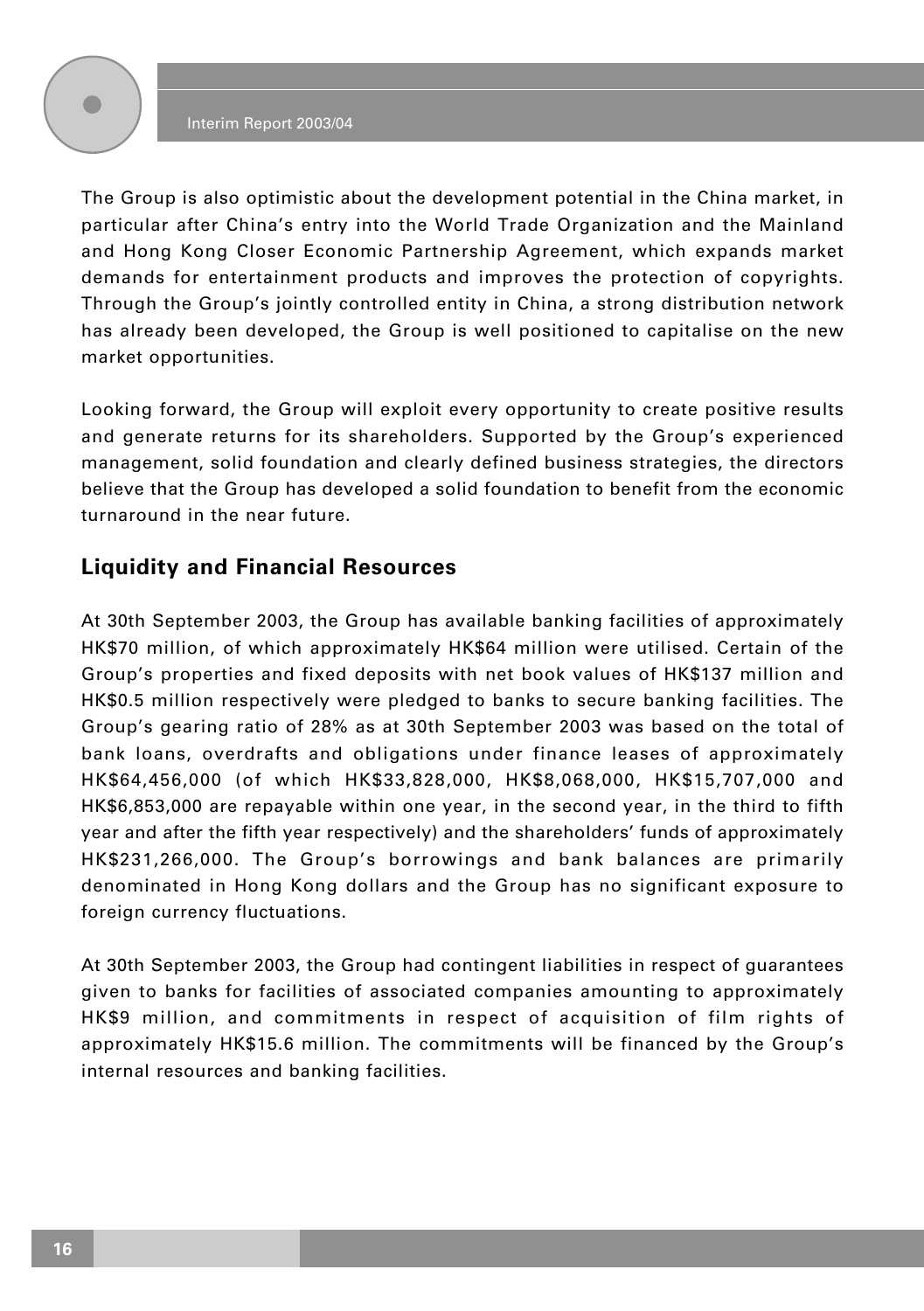## **Employees**

At 30th September 2003, the Group employed 60 (31st March 2003: 73) staff. Remuneration is reviewed annually. In addition to the basic salaries, staff benefits include discretionary bonus, medical insurance scheme and contributory provident fund.

### **Directors' interests in equity or debt securities**

At 30th September 2003, the interests of the directors and chief executives in the shares of the Company and its associated corporations (within the meaning of the Securities and Futures Ordinance ("SFO")), as recorded in the register maintained by the Company under Section 352 of the SFO or as notified to the Company were as follows:

### **(a) Ordinary shares of HK\$0.1 each in Mei Ah Entertainment Group Limited**

|                    | Number of shares beneficially held |            |                  |
|--------------------|------------------------------------|------------|------------------|
|                    | Personal                           | Family     | <b>Corporate</b> |
| Name of director   | interests                          | interests  | interests        |
| Mr. LI Kuo Hsing   | 23,843,500                         | 37,968,750 | 403,669,510      |
|                    |                                    | Note (i)   | Note (ii)        |
| Mr. TONG Hing Chi  | 3,375,000                          |            |                  |
| Mr. CHAN Ngan Piu  | 2,025,000                          |            |                  |
| Mr. CHAU Kei Leung | 7,209,000                          |            |                  |

#### Notes:

(i) These shares are held by Ms. LI Pik Lin, the spouse of Mr LI Kuo Hsing.

(ii) These shares are held by Kuo Hsing Holdings Limited, a company beneficially controlled by Mr. LI Kuo Hsing.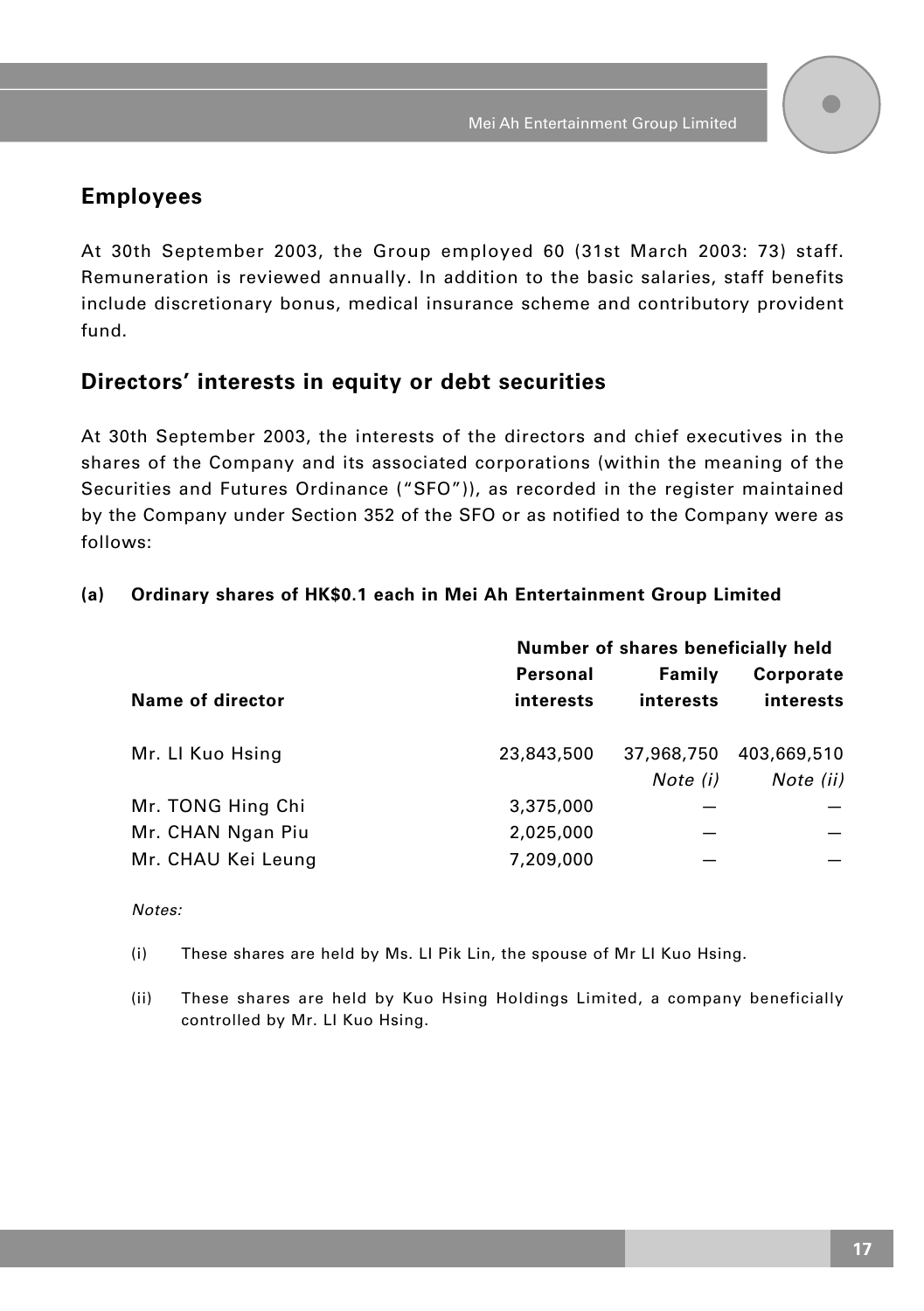

### **(b) Interest in subsidiaries of the Company**

Mr. LI Kuo Hsing personally holds non-voting deferred shares of HK\$1 each in the following subsidiaries:

|                                         | No. of non-voting deferred |
|-----------------------------------------|----------------------------|
|                                         | shares held                |
| Name                                    | <b>Personal interests</b>  |
|                                         |                            |
| Mei Ah Laser Disc Company Limited       | 100,000                    |
| Mei Ah Video Production Company Limited | 10,000                     |
| Mei Ah Investment Company Limited       | 500,000                    |

With the exception of the Share Option Scheme detailed below, at no time during the period was the Company or its subsidiaries a party to any arrangement to enable the directors of the Company to acquire benefits by means of the acquisition of shares in, or debentures of, the Company or any other body corporate.

At no time during the period, the directors and chief executives (including their spouse and children under 18 years of age) had any interest in or had been granted or exercised, any rights to subscribe for shares of the Company and its associated companies (within the meaning of the SFO).

## **Substantial shareholders**

At 30th September 2003, the register of substantial shareholders maintained under Section 336 of the SFO shows that the Company had not been notified of any substantial shareholders' interest, being 5% or more of the Company's issued share capital, other than those of the directors and chief executives as disclosed above in "Directors' interests in equity or debt securities".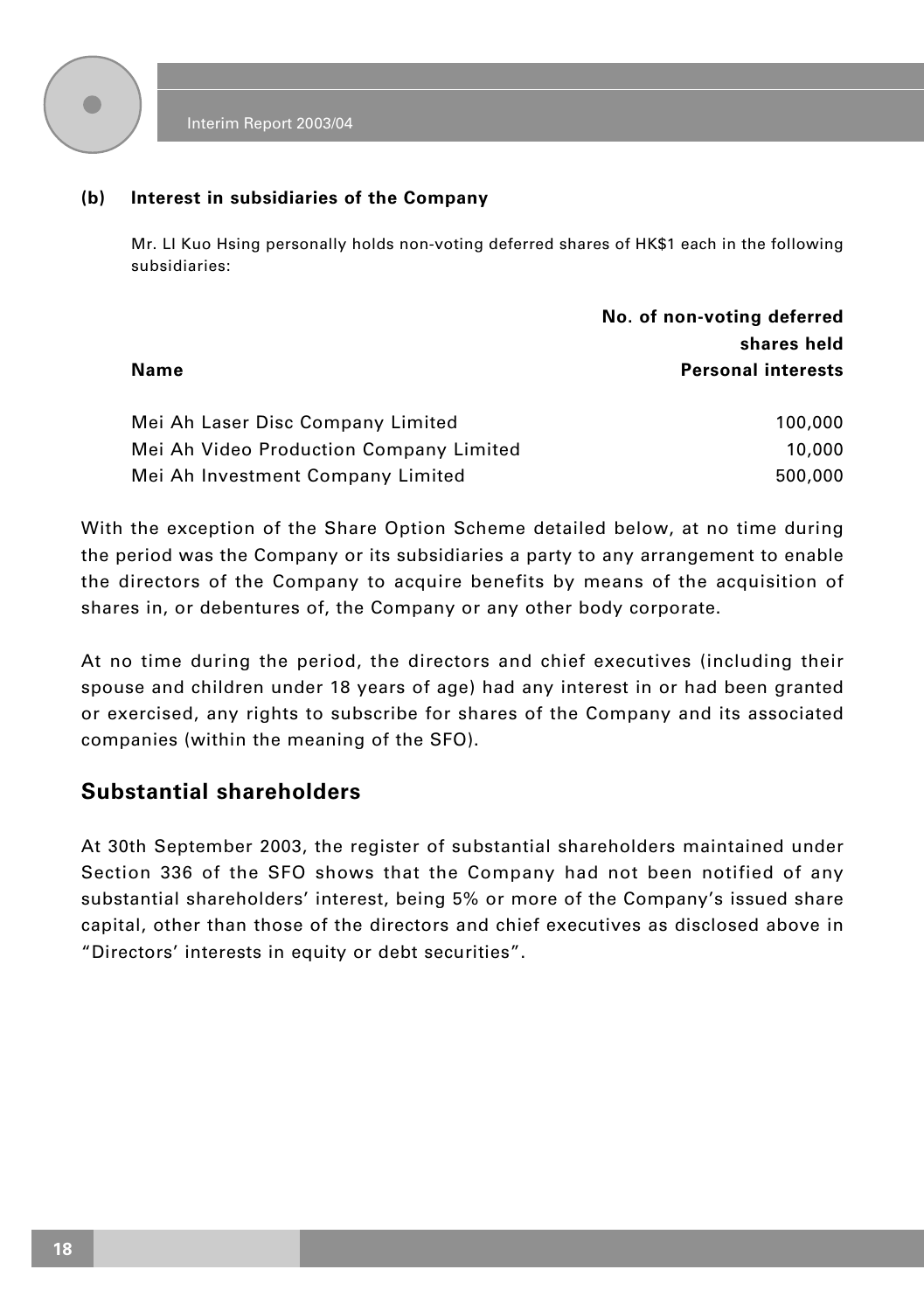## **Disclosure under Practice Note 19 of the Rules Governing the Listing of Securities on the Stock Exchange of Hong Kong Limited (the "Listing Rules")**

At 30th September 2003, 30,000,000 ordinary shares of the Company held by Kuo Hsing Holdings Limited, the controlling shareholder of the Company, were pledged to a bank to secure general banking facilities granted to the Group.

## **Share option scheme**

Details of the share option scheme approved by the shareholders of the Company on 24th September 1993 (the "Commencement Date") were disclosed in the Company's annual report for the year ended 31st March 2003. The share option scheme was expired after 10 years from the Commencement Date on 23rd September 2003.

During the period, no options was granted under the share option scheme.

## **Compliance with the Code of Best Practice of the Listing Rules**

None of the directors of the Company is aware of any information which would indicate that the Group is not, or was not, in compliance with the Code of Best Practice as set out in Appendix 14 of the Listing Rules at any time during the six months ended 30th September 2003.

## **Purchase, sale or redemption of shares**

The Company has not redeemed any of its shares during the period. Neither the Company nor any of its subsidiaries has purchased or sold any of the Company's shares during the period.